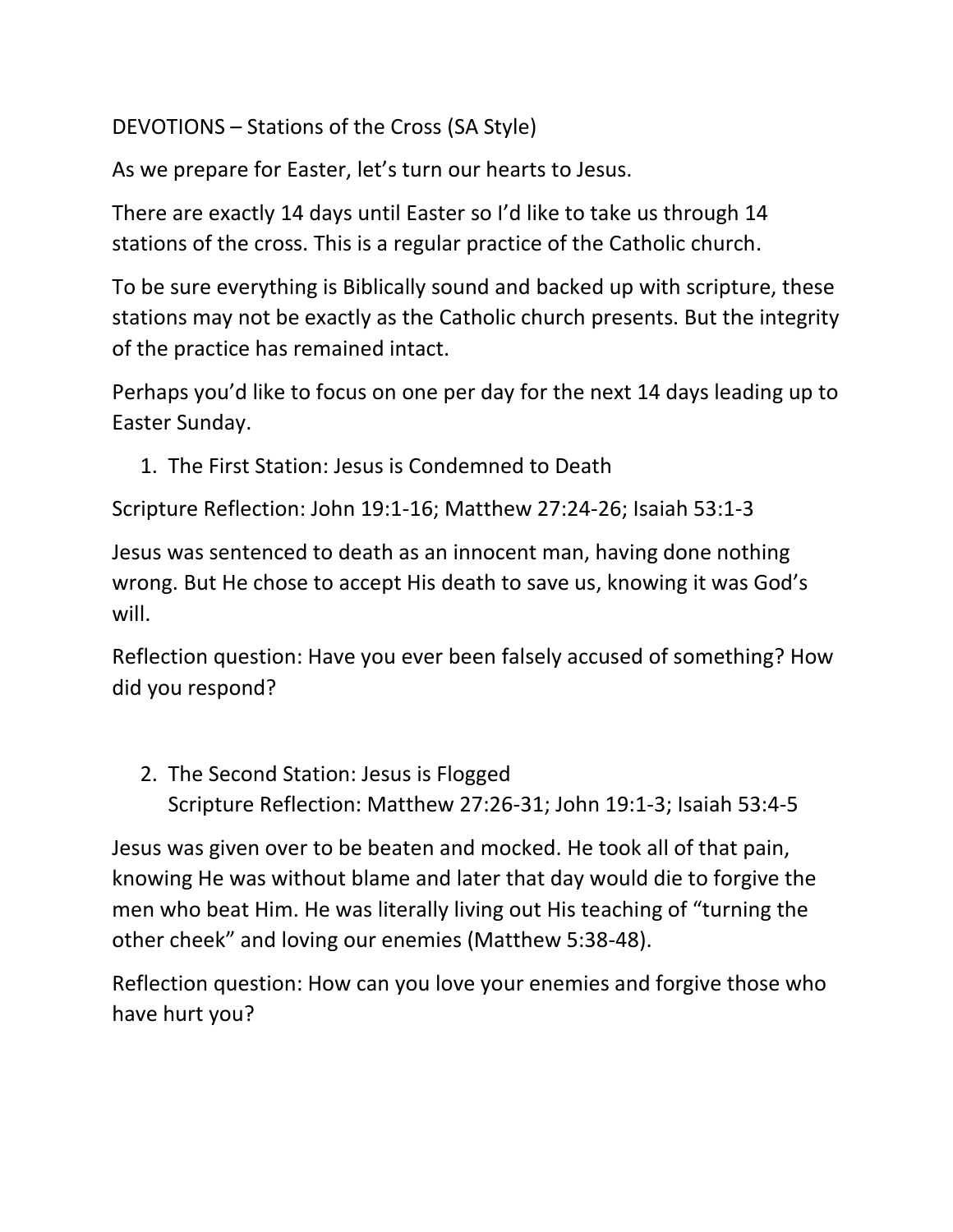3. The Third Station: Jesus Carries His Cross

## Scripture Reflection: John 19:15-17

Jesus' carried the heavy crossbeam to which He would soon be nailed. His cross was literal, but we, too are called to daily take up our cross and follow Jesus (Mark 8:34-35). Our cross can get heavy at times. Just remember, Jesus' cross was heavier, and He knows how we feel (Hebrews 4:14-16).

Reflection question: Is the cross you've been asked to bear feeling heavy today? How can you let Jesus help you with your cross?

4. The Fourth Station: Jesus Continues on the road to Calvary

Scripture reflection: Matthew 27:31-32; Isaiah 53:7

With a crown of thorns cutting into His head and fresh wounds from His beating, Jesus walked the road dehydrated and exhausted by the weight of His cross. Not only was He physically exhausted - He was emotionally exhausted. His followers had left Him. Some had even betrayed Him. He probably felt so alone.

Does it sometimes feel like you are carrying the weight of the world alone? Do your burdens seem too much for you to bear?

In Matthew 11:28-30 Jesus reminds us that we can come to Him with our burdens and find rest – His yoke is easy and His burden is light.

Reflection question: How can you further rely on Jesus to help carry your burdens?

5. The Fifth Station: Simon Helps Jesus Carry His Cross

Scripture Reflection: Luke 23:26; Mark 15:21-22

Seeing His exhaustion, the Roman soldiers knew Jesus might not make it to Golgotha. And they weren't about to help Him. So, they picked out Simon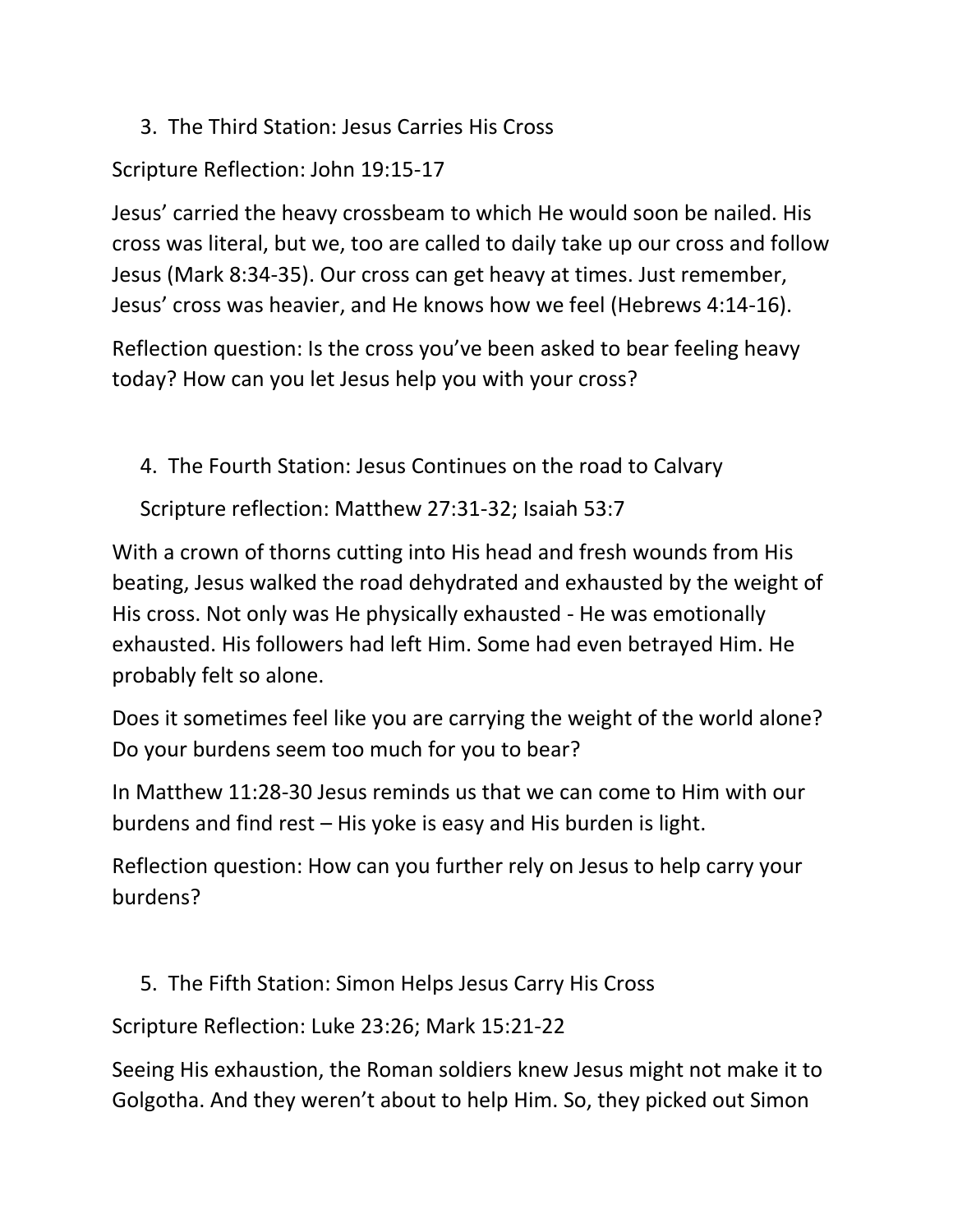from the crowd to help Jesus the rest of the way. Do you think Simon wanted to help Jesus carry His cross, or do you think he helped out of fear of the Roman soldiers? Regardless, it was part of God's plan for Simon to help Jesus and we can only imagine that it had a profound impact on him.

Reflection question: When have you helped someone carry their cross? Were you willing to help or were you resentful? How did helping affect you?

6. The Sixth Station: Jesus Meets the Women of Jerusalem

Scripture Reflection: Luke 23:27-31

Even in the midst of his agony, Jesus heard the cries of these women and recognized their pain. He sees and knows our sorrows and pains and hears our prayers every time.

Reflection question: Do you look for the sufferings of others? How can you support your friends and family in their own time of need?

7. The Seventh Station: Jesus is Stripped of His Garments

Scripture Reflection: John 19:23-24

After the pain, and the blood, and the sweat, Jesus now faces humiliation. His clothes, His dignity, have been stripped away even further. Jesus knows the sting of indignity and shame. And He bore it without question.

Reflection question: When have you been utterly humiliated? Have you ever humiliated others? Who might you need to ask for forgiveness today?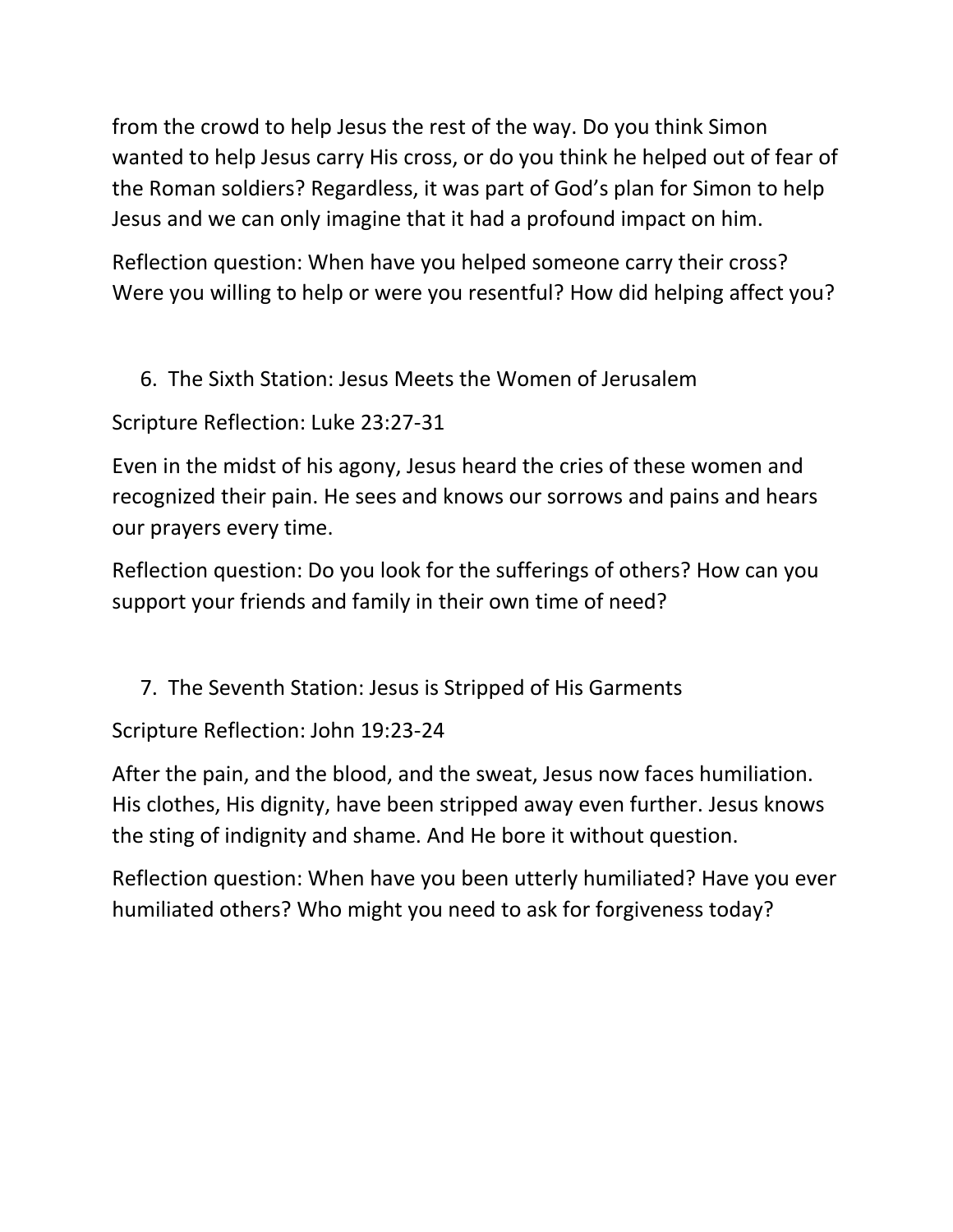8. The Eighth Station: Jesus is Nailed to the Cross

Scripture Reflection: Luke 23:33-33; Mark 15:22-27; John 19:16-22; Isaiah 53:6

Touch your hands. Imagine stakes being driven into your hands. Imagine the sound of the hammer hitting the metal. Imagine the fear of the pain.

Now imagine the temptation of knowing that you could make it all go away in an instant - but you don't. Jesus chose this pain and sacrifice for us.

Reflection question: Where in your life is God asking you to sacrifice for Him? Where can you sacrifice for others?

9. The Nineth Station: Jesus Mocked on the Cross

Scripture Reflection: Luke 23:35-38; Matthew 27:39-44

As Jesus was suffering while being publicly tortured, people hurled insults at Him and mocked Him. Even as He endured further humiliation and torment, Jesus prays from the cross, "Father forgive them."

In Luke 23:39-43 We also see Jesus ministering to the criminal hanging next to Him. Even as He suffered, He poured out His love and forgiveness!

Reflection question: How are you suffering for Jesus today? Can you put aside your needs for a moment to help others?

10. The Tenth Station: Jesus Sees His Mother

Scripture Reflection: John 19:25-27

Mary, the Mother of Jesus, watched her son endure ultimate pain and suffering for us. A mother has a unique outlook on her child's life. Mothers see when their child needs them and will kiss every wound, calm every fear, and soothe every sickness. She fiercely protects her tribe. How incredibly helpless Mary must have felt!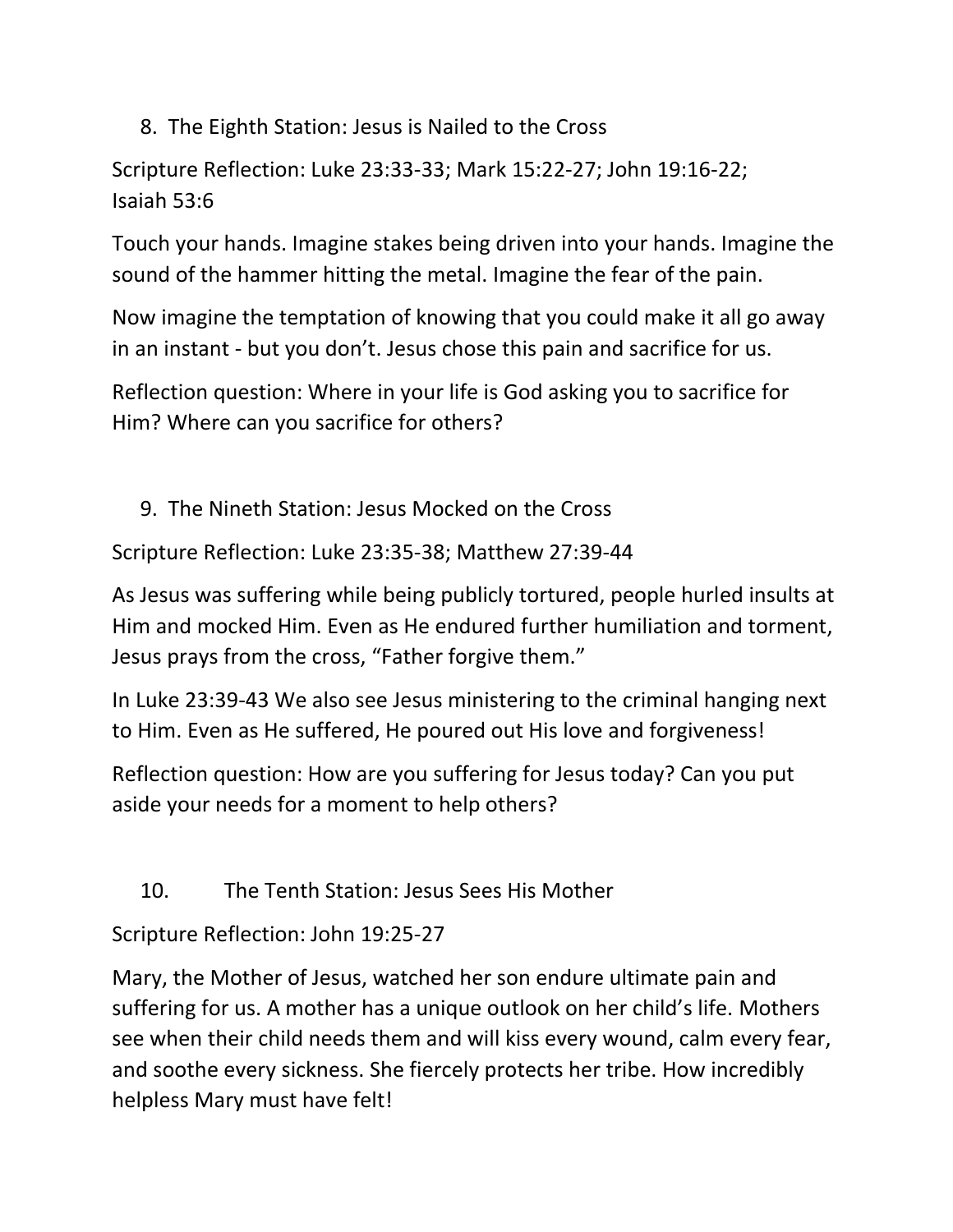Reflection question: Put yourself in Mary's shoes. Imagine the agony she must have felt watching her son endure the torture of the cross.

11. The Eleventh Station: Jesus Dies on the Cross and Veil is Torn

Scripture Reflection: Matthew 27:45-53; Luke 23:44-46; John 19:28-37; Mark 15:33-38

After three hours of complete agony, Jesus dies. In doing so, He saves us from our sins and allows us the gift of eternal life. The veil in the temple was also torn giving us direct access to the Father. Jesus became the perfect sacrifice – once for all (Hebrews 10:10).

Reflection question: How can you thank God for the gift of Jesus? How can you live out your thanks to Him in your every day life?

12. The Twelfth Station: Jesus' Body is Removed from the Cross Scripture Reflection: Luke 23:50-54; John 19:38-42; Mark 15:42-47; Matthew 27:57-61

The world was still. Jesus' mother, Mary, and the other disciples were shattered. Joseph of Arimathea, a disciple of Jesus, interceded on behalf of the disciples and Mary, asking Pilate if he could remove Jesus' body from the cross and prepare Him for burial.

Reflection question: How can you intercede for others or offer comfort and support today?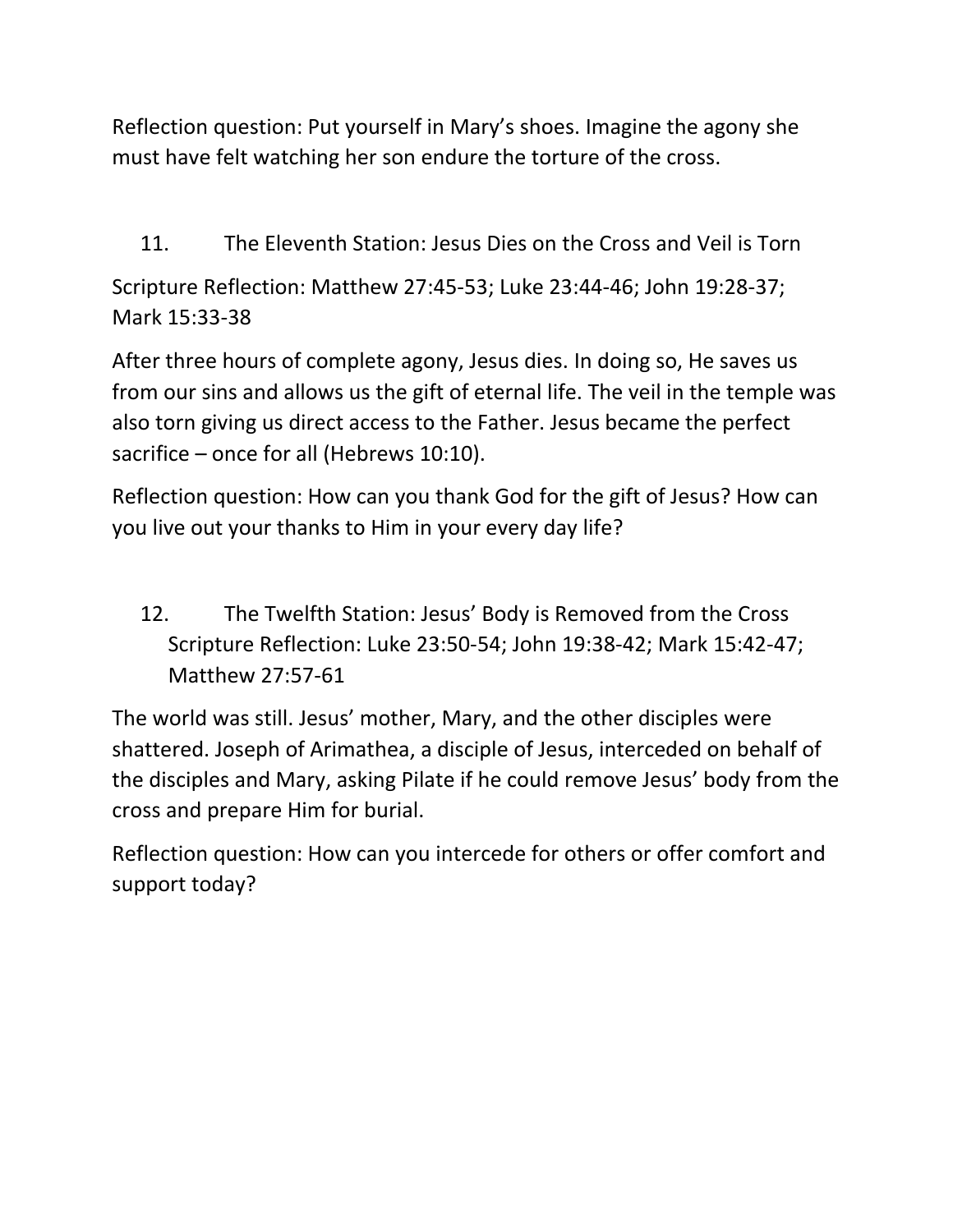13. The Thirteenth Station: Jesus is Laid in the Tomb

Scripture Reflection: Matthew 27:57-60; John 19:38-42; Mark 15:42-47; Luke 23:50-55

Jesus' body is laid in the tomb and it is sealed. He is gone. For the moment, all hope appears to be lost. But God's greatest moment, the Resurrection, is about to begin.

Reflection question: James 1:2-3 reminds us to consider it pure joy when we face trials. Reflect on your life. When has something incredible happened after a time of difficulty? How did that increase your faith?

14. The Fourteenth Station: Jesus raised from the dead

Scripture Reflection: John 20:1-18; Luke 24:1-12

The tomb is empty! Jesus is risen! He is alive! He has won the victory over death! Now we can have forgiveness of sins and eternal life! It is no longer I that lives but Christ lives in me! (Galatians 2:20)

Reflection question: After reflecting on the death and resurrection of Jesus, are you moved to know him more today?

Lead Me to Calvary (song #179 SA Songbook 2015) Jennie Evelyn Hussey

King of my life I crown Thee now-Thine shall the glory be; Lest I forget Thy thorn-crowned brow, Lead me to Calvary.

*Refrain: Lest I forget Gethsemane,*